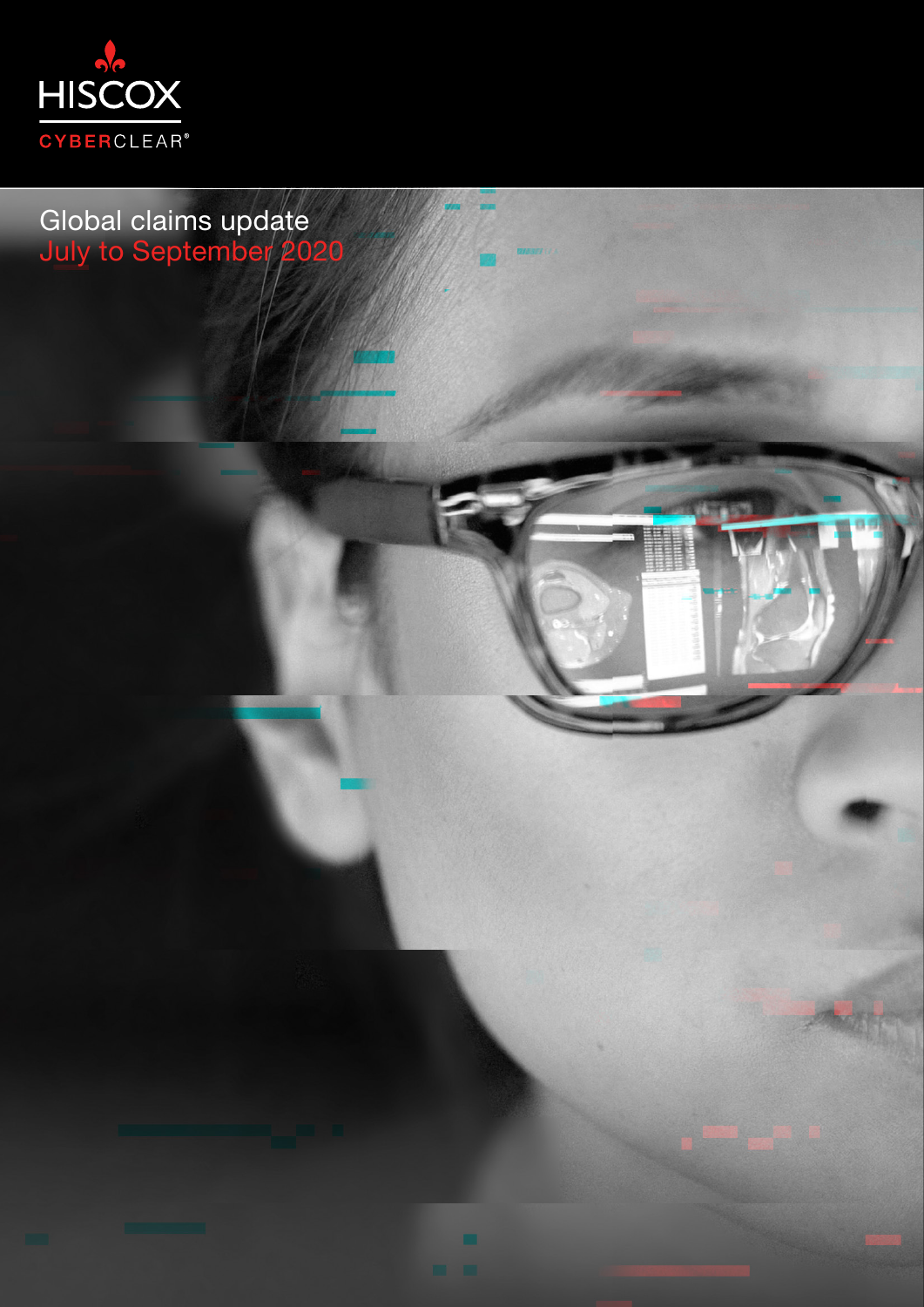### Increase in claims driven by data exfiltration

The third quarter of 2020 had the most claims over the last four quarters, a 49% increase compared to the previous quarter. UK, Europe and the USA increased by 73%, 29% and 57% respectively. Seventeen percent of claims were suffered in month(s) prior to the reported date. This delayed reporting was likely a result of the pandemic given the reduced number of claims in the first and second quarters.

Data exfiltration was the top incident type, specifically where customers suffered ransomware attacks with doxing. There was a staggering 189% increase in data exfiltration from Q2. An increase in incidents where vendors suffered ransomware attacks that affected their customers data drove these claims. The most prevalent ransomware strains were Maze and BitLocker. Other common strains include Sodinokibi, LockBit and Dharma. Victims received ransom demands of at least €1.2 million.

Since October 2019\*, remote desktop protocol (RDP) and remote access were the point of entry for 61% of ransomware cases across all regions. The second-highest point of entry was phishing at 24%, and virtual private network (VPN) and managed service providers (MSPs)/third parties tied for third at 6% each.

Looking at July 2020 alone, 50% of UK claims were data breaches. In Europe, a majority of the ransomware attacks were via open remote desktop protocol (RDP) ports. Business email compromise (BEC) and phishing emails were the major causes of data breaches. In the USA, two-thirds of claims were data exfiltration and 61% of these claims were as a result of the insured's vendors suffering ransomware attacks with doxing. Data exfiltration and doxing continued to be a theme throughout the quarter, most noticeably in the UK and USA.



#### Month over month and geographic views

\*This is a sample of 39% of ransomware cases across the period of October 2019 through September 2020 where point of entry could be confirmed.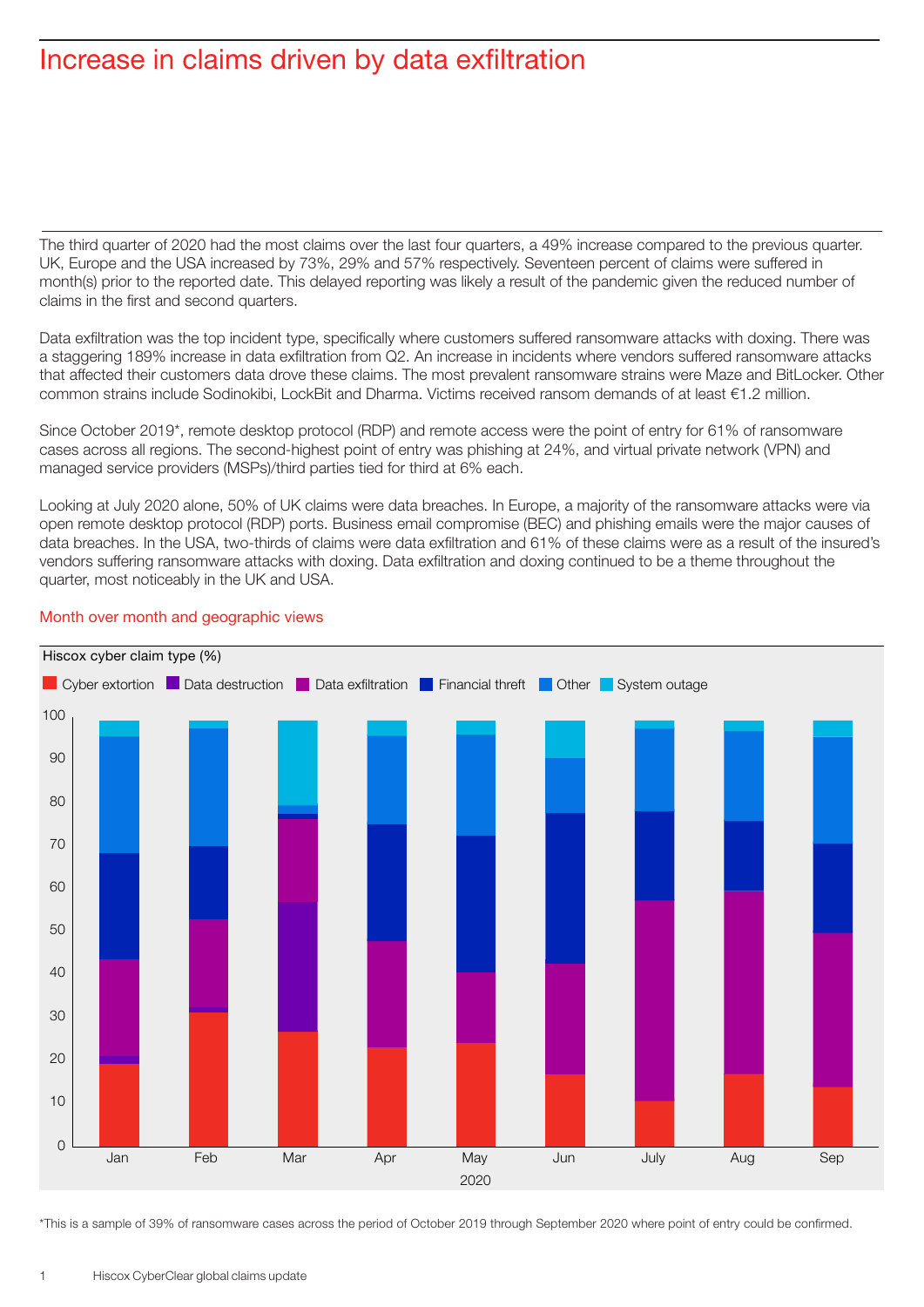

Europe Q3 2020 (%)





#### Mitigate your risks

- Microsoft Office 365 compromises continue to be the root cause of many BEC and payment diversion fraud (PDF) cases in the USA and Europe. Ensure multi-factor authentication is in place, especially for administrator accounts.
- RDP remains the main point of entry in ransomware attacks and ultimately data exfiltration. When these ports are exposed to the internet, they offer a relatively easy way for criminals to enter a network. Such incidents can be prevented by patching, disabling ports (unless necessary), and limiting port exposure to the internet.
- Due diligence on supply chain vendors is essential, especially if they process insured's data. Doxing during ransomware attacks is now commonplace and will only continue to increase the number of data breach claims.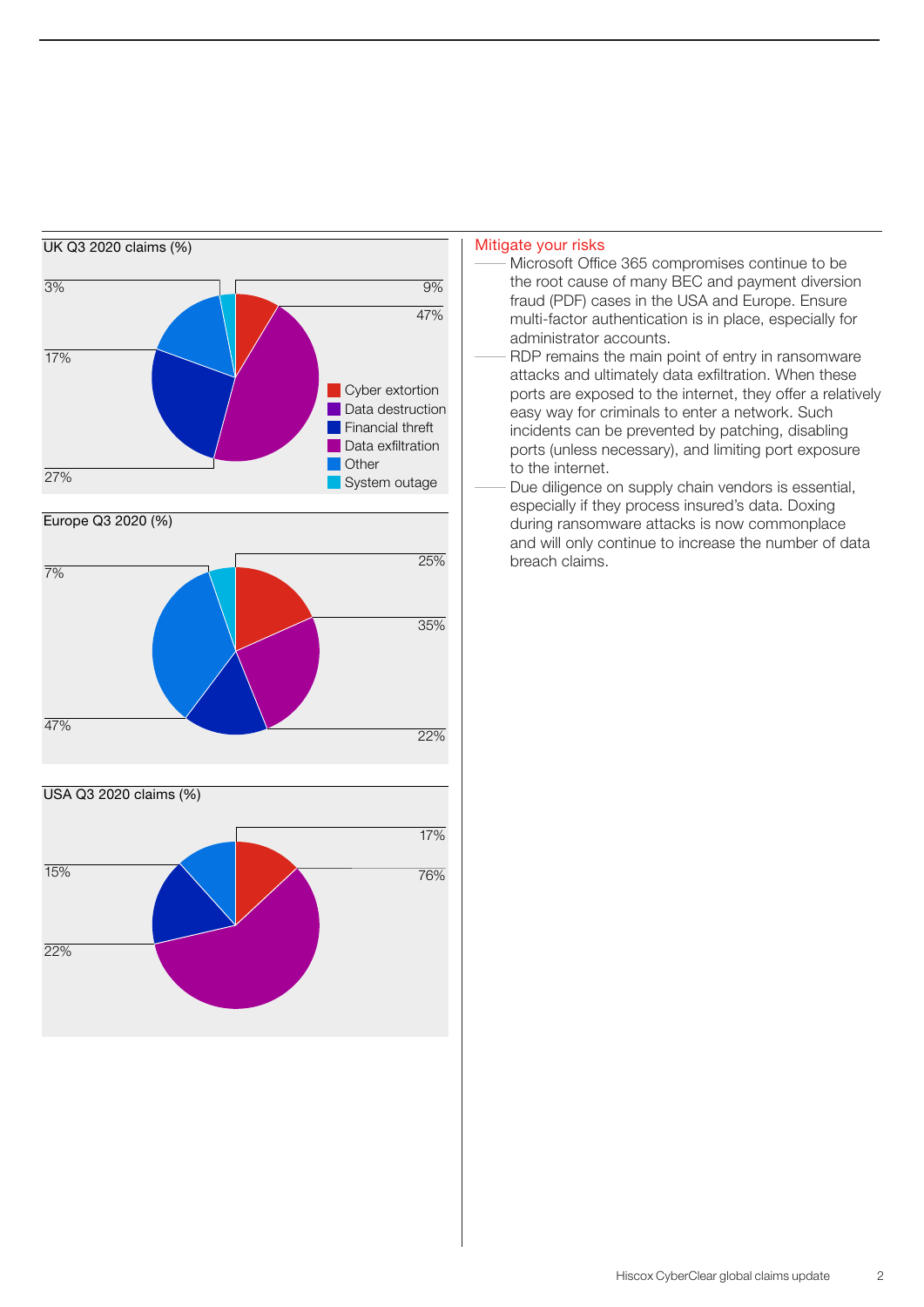## Real-life attacks



**Manufacturing** Revenue: €34 million Impact: cyber extortion

A rubber and plastic production company suffered a ransomware attack where the cyber criminals asked for a ransom of 28BTC (€276,000). Because the insured had such great backups, they were able to restore all data and avoid paying a ransom.



**Charity** Impact: data exfiltration

A children's charity was notified by their cloud software provider that they had suffered a ransomware attack and the insured's data was stolen. The vendor confirmed they paid the cyber criminal's ransom demand in return for confirmation that the stolen data had been destroyed, but regulations still require notification.



### **Marketing**

Revenue: €1.6 million Impact: financial theft

A data supplier to technology vendors suffered a payment diversion fraud (PDF) attack. The insured made three payments totalling €92,000 to what they believed was their lawyers' account. It turns out that the lawyers were hacked and had their bank details changed. Thankfully, the insured had crime coverage and €81,000 of the lost funds were covered.



Professional services Revenue: €271,000 Impact: data exfiltration

An accounting firm experienced a phishing attack that led to the business email compromise (BEC) of seven email accounts. The breach affected email correspondence with over 2,000 clients and impacted their personal information. The insured notified all potentially-affected clients after extensive data mining. Total costs for legal work, data mining, and notification costs was €106,000.



Professional services Revenue: €660 million Impact: data exfiltration

A single email account at a dental network experienced business email compromise (BEC) due to a security failure and data breach. That account held personal information for 24,000 people. The insured had to notify all affected data subjects per regulatory requirements, which cost €124,000. Even though only a single inbox was compromised, data mining by the criminal caused additional costs for a relatively small incident.



Professional services Revenue: €4.9 million Impact: cyber extortion

A title agent experienced cyber extortion. They were lucky that the ransomware demand was for a nominal amount. The insured was able to pay the demand and reschedule all closings, which limited the business interruption loss. There was still a €40,000 bill in total costs and potential reputational harm and lost clients.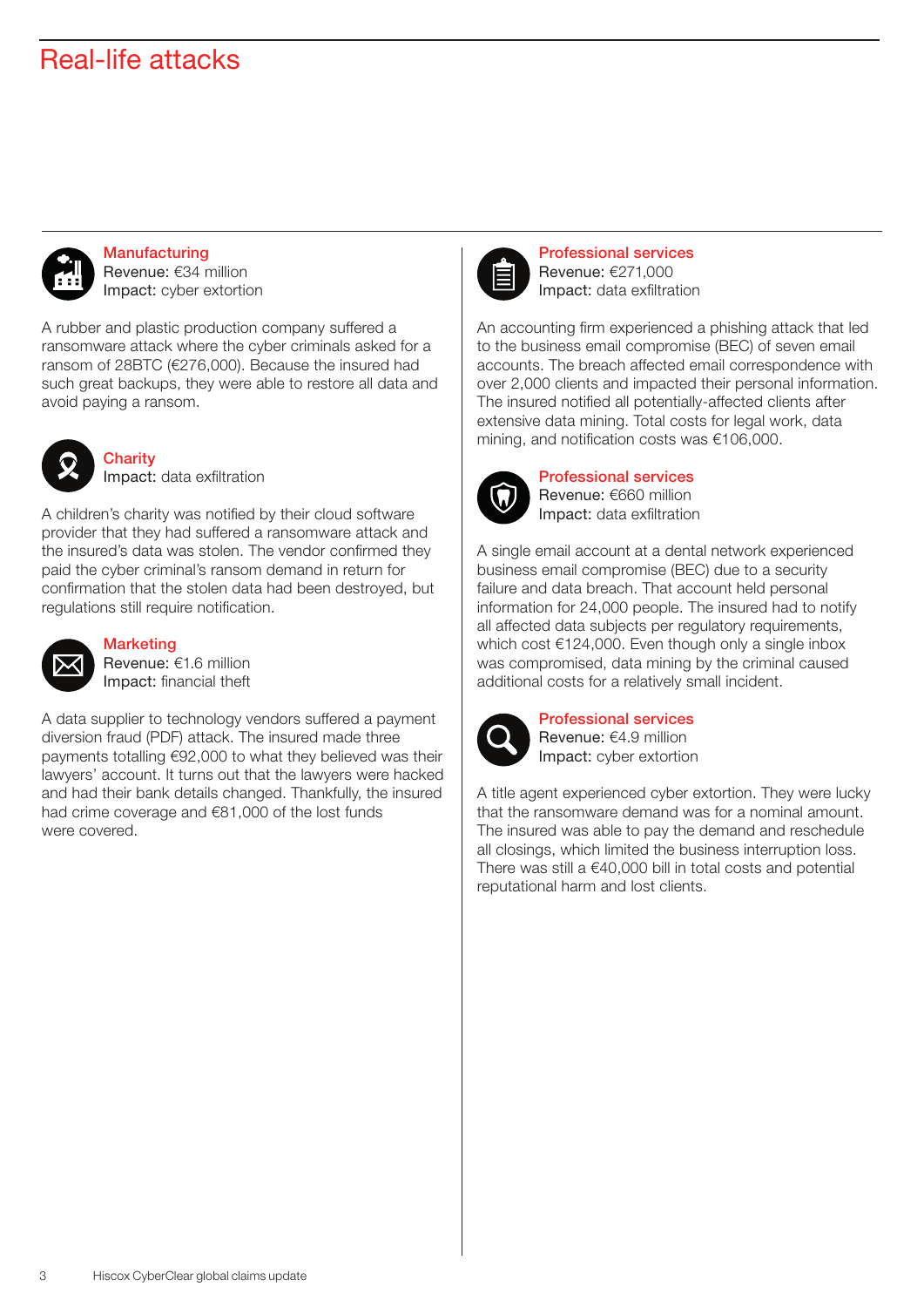# **Glossary**

Cyber terms are often alphabet soup. We're here to help remind you what it all means.

#### Business email compromise (BEC)

Unauthorised access and control of a business email account which may lead to a data breach or payment diversion fraud.

#### Cyber extortion

Cyber criminals encrypting a victim's data/systems (ransomware), threatening to publish stolen data, holding data/systems hostage etc. until the victim meets their demands for payment.

#### Data exfiltration

Unauthorised access to data and in most cases, removal or copying of that data from the victim's network.

#### Doxing

This refers to the act of publicly disclosing or publishing data belonging to someone else without their permission.

Financial theft Cyber crime involving the theft of money.

#### Payment diversion fraud (PDF)

Cyber criminals redirecting payment(s) to a fraudulent account.

#### Remote desktop protocol (RDP)

A proprietary tool developed by Microsoft which provides a user with an interface to connect to another computer over a network connection.

#### VPN (virtual private network)

Commonly used to allow remote workers that are outside the corporate network to securely access corporate services from home or while travelling.